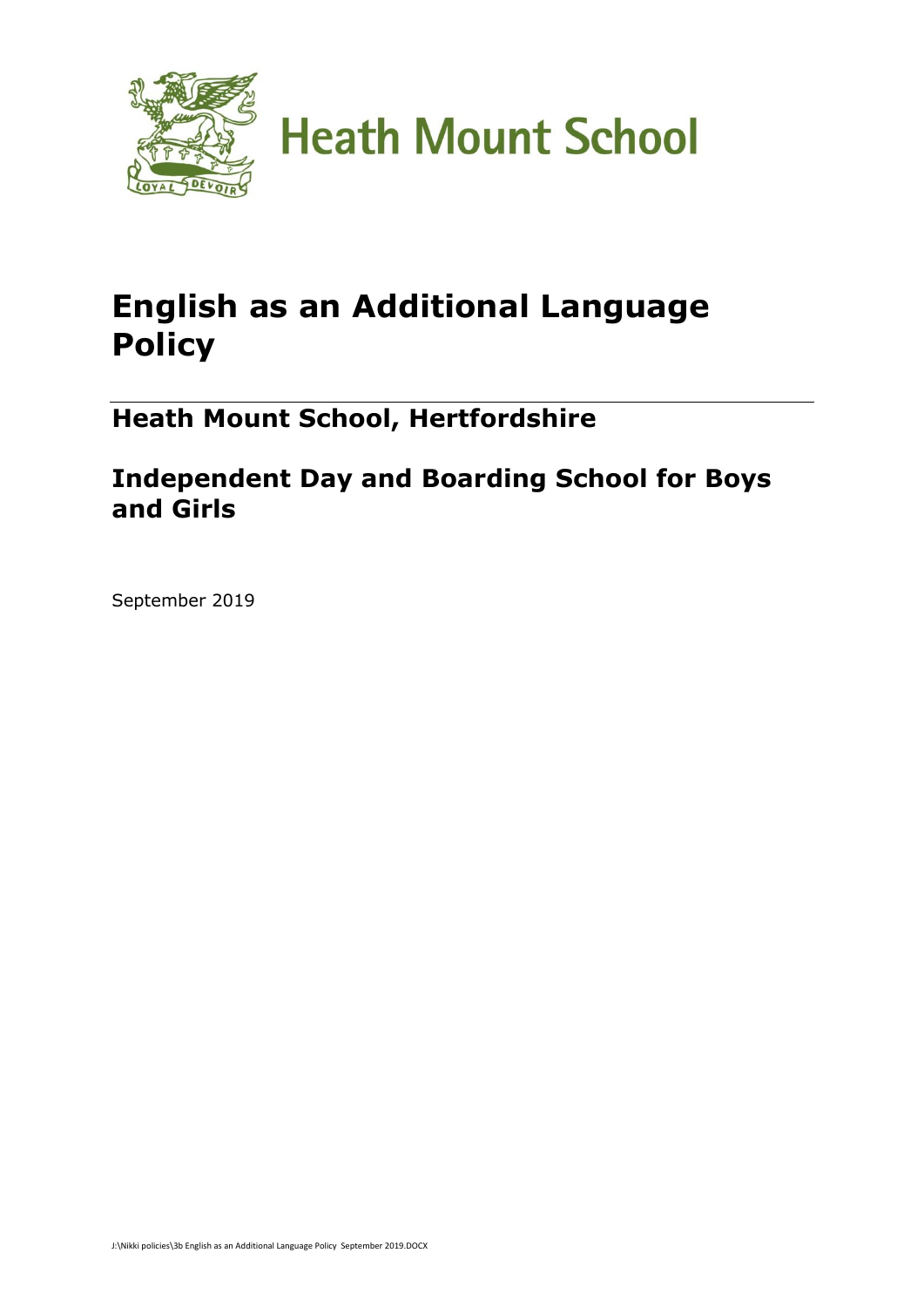

### 1 **Introduction**

- 1.1 The term English as an Additional Language (**EAL**) is used when referring to pupils whose main language at home is a language other than English.
- 1.2 A child must not be regarded as having a learning difficulty solely because the *"language or (form of language) in which he or she is or will be taught is different from a language (or form of language) which is or has been spoken at home"* (section 20(4) of the Children and Families Act 2014). However, pupils for whom English is an additional language will be provided with appropriate support provided they meet the School's academic criteria.
- 1.3 This policy sets out the School's aims, objectives and strategies with regard to the needs and skills of EAL pupils.

#### 2 **Aims and objectives**

- 2.1 To welcome and value the cultural, linguistic and education experiences that pupils with EAL bring to the School.
- 2.2 To implement school-wide strategies to ensure that EAL pupils are supported in accessing the curriculum.
- 2.3 To help EAL pupils to become confident and fluent in English in order to be able to fulfil their academic potential.
- 2.4 To be able to assess the skills and needs of pupils with EAL and to give appropriate provision throughout the School.
- 2.5 To equip teachers with the knowledge, skills and resources to be able to support and monitor pupils with EAL.
- 2.6 To monitor pupils' progress systematically and use the date in decisions about classroom management and curriculum planning.
- 2.7 To maintain pupils' self-esteem and confidence by acknowledging and giving status to their skills in their own languages.

#### 3 **Strategies**

- 3.1 Pupils with EAL will be assessed on their arrival to the School to identify the initial level of provision required.
- 3.2 During the first term, any pupil with EAL will ordinarily follow the timetable for their year group. This will enable the pupil to absorb the English language, both within the classroom environment and during informal interaction with their peers. It is also a time when the pupil can become fully integrated socially.
- 3.3 In addition, a profile of the pupil's progress and needs will be identified by the relevant teaching staff. The Head of Learning Support will coordinate findings, liaising with the Director of Curriculum and parents before implementing changes. A Pupil Passport will be drawn up for each pupil with EAL. This is regularly reviewed, with input from parents and the child.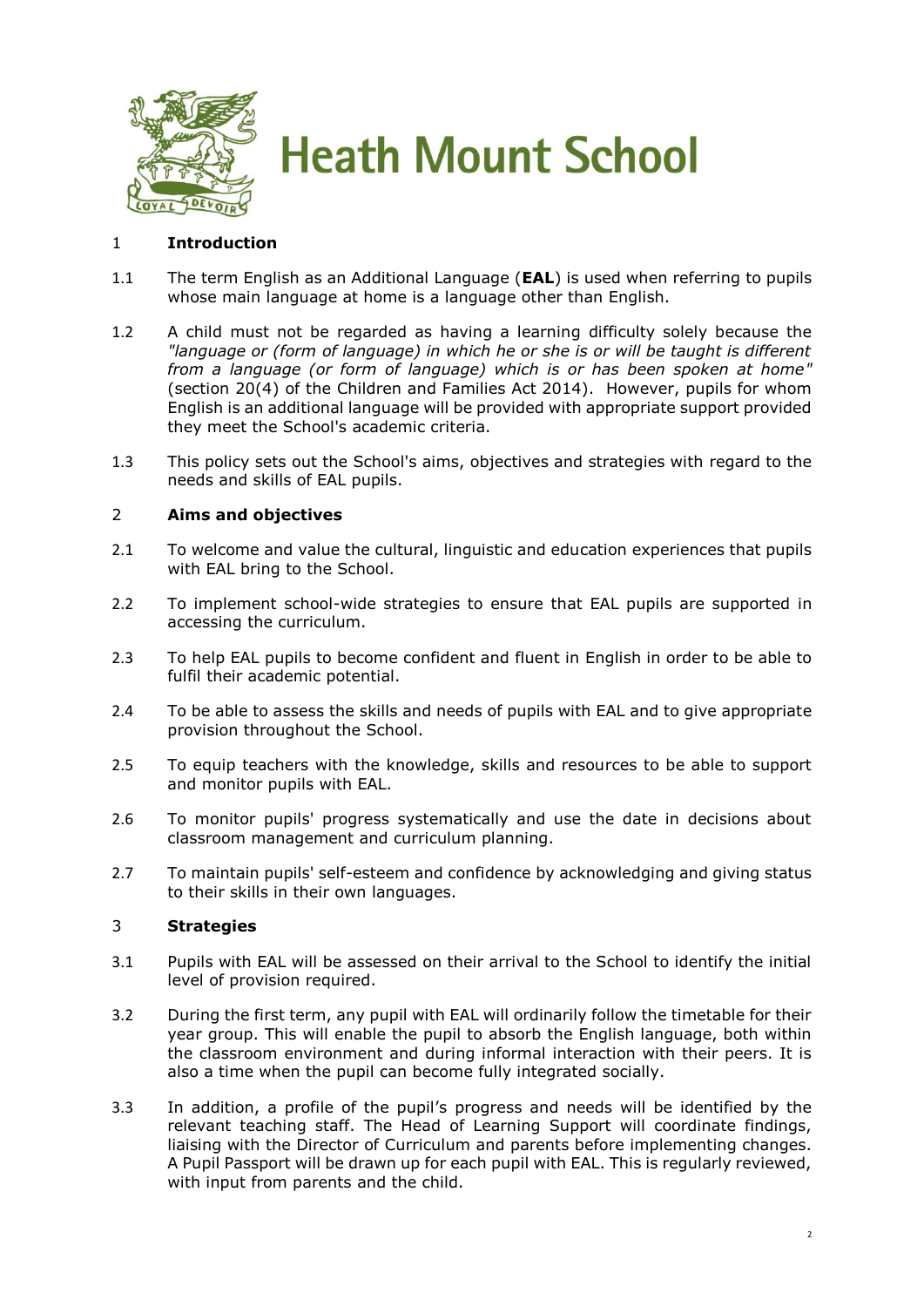

- 3.4 The School will monitor progress carefully and ensure that EAL pupils are set appropriate and challenging learning objectives.
- 3.5 Pupils who receive assistance with EAL will be fully integrated into school life and will be provided with appropriate support as required. Support will vary from pupil to pupil, depending on their needs. It may include, for example, additional support during French lesson allocation to follow an individual programme to enhance sentence work and vocabulary skills. Further time may need to be allocated to develop individual skills, dependent on the pupil's needs.
- 3.6 The School will ensure that:
	- 3.6.1 All involved in teaching EAL pupils liaise regularly and that relevant information on pupils with EAL reaches all staff.
	- 3.6.2 Training in planning, teaching and assessing EAL pupils is available to staff.
	- 3.6.3 The effectiveness of the teaching of pupils with EAL is monitored and data collection is managed.
	- 3.6.4 Any bullying of which the School becomes aware will be dealt with in accordance with the School's Anti-Bullying policy.
- 3.7 All teaching staff can assist by:
	- 3.7.1 Be knowledgeable about pupils' abilities and needs in English and other subjects.
	- 3.7.2 Ensure the pupil's name is pronounced correctly and that he or she is included as much as possible.
	- 3.7.3 Use this knowledge effectively in curriculum planning, classroom teaching and grouping.
- 3.8 In the EYFS, teaching staff will provide hands on experience and play opportunities so that children can use their own language when they need to, as well as developing their English skills through activities which support their language development.
- 3.9 Ways that teachers can support an EAL pupil, particularly within the EYFS environment are:
	- 3.9.1 Teaching useful words and phrases and classroom routines to enable the pupil to communicate with their peers;
	- 3.9.2 Use visual support / aids as often as possible, e.g.: visual timetables, cards, pictures, photographs, objects and demonstrations;
	- 3.9.3 Plan classroom activates to include clear language and learning objectives, use appropriate resources and support where available to enable pupils to participate and access the curriculum in all areas;
	- 3.9.4 Create a language rich environment.